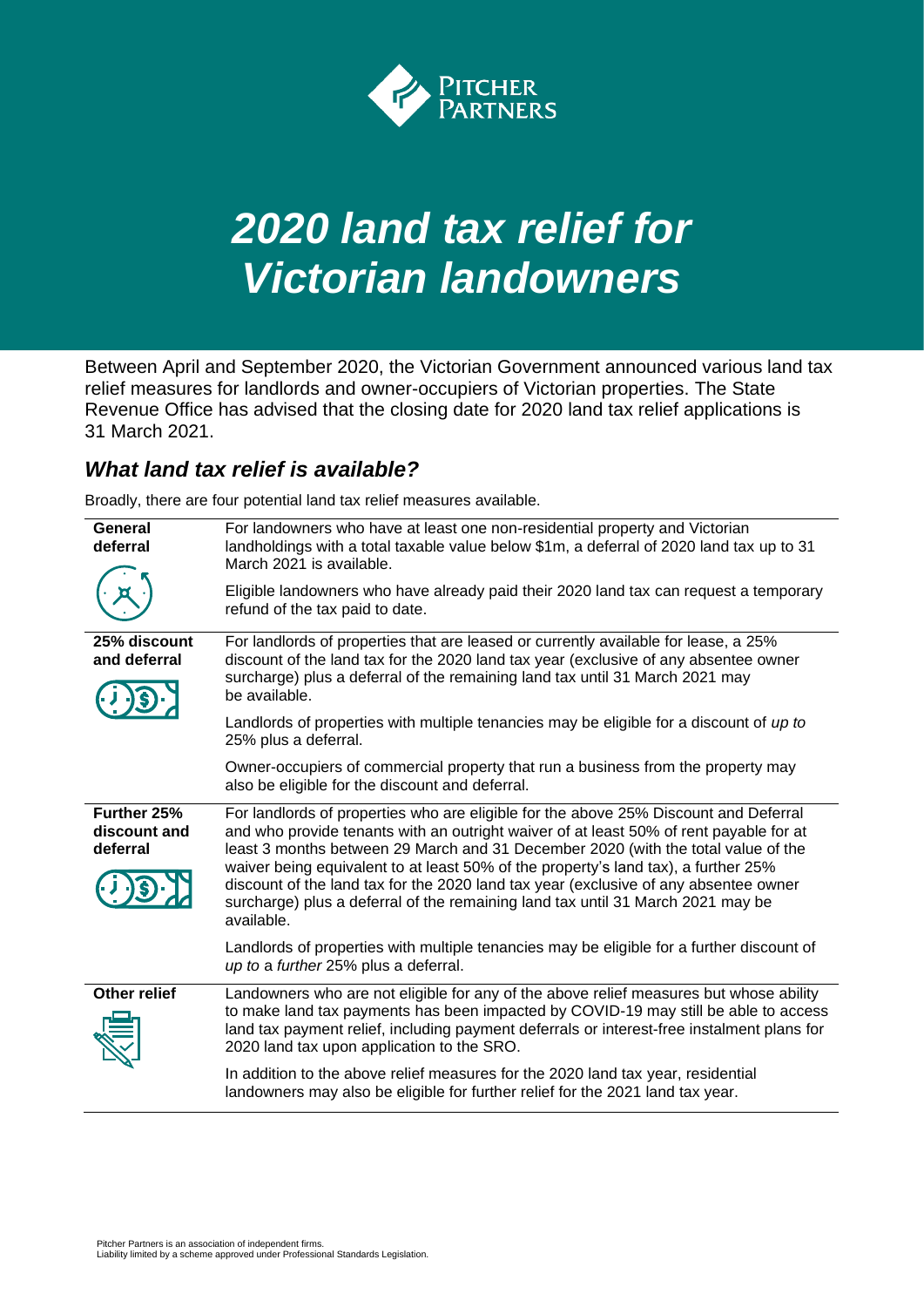# *Are you eligible for land tax relief?*

To access land tax relief, you need to meet the relevant eligibility criteria. There are different eligibility criteria for the different land tax relief measures. We have summarised the eligibility criteria for each land tax relief measure for you.



## **General deferral**

You are eligible for a deferral of your 2020 land tax up to 31 March 2021 if you have at least one taxable non-residential property and the total taxable value of your landholdings is below \$1m.

**Non-residential property** includes commercial property, industrial property and vacant land (excluding residential vacant land).

If you are eligible, you can defer your entire 2020 land tax assessment, even if it includes residential property.

The full amount of the deferred land tax must be paid by 31 March 2021.



**25% discount and deferral**

If you are a landowner, you may be eligible for a 25% reduction on 2020 land tax.

## **RESIDENTIAL PROPERTIES** *Tenanted*

If you own a residential property that is currently tenanted, you are eligible for the 25% Discount and Deferral relief in respect of that property if:

- a) the property has been rented since before 29 March 2020 under an eligible agreement for the purposes of the residential tenancies dispute resolution scheme;
- b) at least one tenant's ability to pay their normal rent is affected because of COVID-19; and
- c) you have provided rent relief to the affected tenant between 29 March and 29 September 2020 of an amount equivalent to at least 25% of the proportional land tax payable on the property, exclusive of the absentee owner surcharge component (AOS), if any.

This rent relief must be in the form of a reduction of rent rather than a deferral of rent. The only exception to this is where the rent relief provided is the outcome of an approved mediation process.

## **COMMERCIAL PROPERTIES** *Tenanted*

If you own a commercial property that is currently tenanted (including retail, office and industrial property), you are eligible for the 25% Discount and Deferral relief in respect of that property if:

- a) the property has been rented since before 29 March 2020 under an eligible lease for the purposes of the [Commercial Tenancy Relief scheme](https://www.business.vic.gov.au/disputes-disasters-and-succession-planning/coronavirus-covid-19/commercial-tenancy-relief-scheme) or the [Night-time Economy Business Support Initiative;](https://www.business.vic.gov.au/support-for-your-business/grants-and-assistance/night-time-economy-business-support-initiative)
- b) the tenant's ability to pay their normal rent is affected because of COVID-19;
- c) you have provided rent relief to the affected tenant between 29 March and 29 September 2020 of an amount equivalent to at least 25% of the proportional land tax payable on the property (exclusive of the AOS, if any). The rent relief must comply with the requirements of the [Commercial Tenancy Relief](https://www.business.vic.gov.au/disputes-disasters-and-succession-planning/coronavirus-covid-19/commercial-tenancy-relief-scheme)  [Scheme](https://www.business.vic.gov.au/disputes-disasters-and-succession-planning/coronavirus-covid-19/commercial-tenancy-relief-scheme) and the principles of the Support to Landlords and Tenants package announced on 15 April 2020. This rent relief must be in the form of a reduction of rent rather than a deferral of rent. The only exceptions are where land tax is an outgoing which is the contractual responsibility of the tenant, or the rent relief provided is the outcome of an approved mediation process.
- d) the tenant has made a declaration on the [prescribed SRO form](https://www.sro.vic.gov.au/forms/coronavirus-land-tax-relief-commercial-tenant-details) as to either of the following:
	- for tenants operating a licensed pub, club or restaurant under a general, full or on-premises liquor license, that their turnover at the property was no greater than \$50m in the 2018/19 or 2019/20 financial year and turnover at the premises has reduced by at least 30% since March 2020.
	- for all other commercial tenants, that their annual aggregated turnover was no greater than \$50m in the 2018/19 or 2019/20 financial year and they are eligible for, and are participating in the [JobKeeper Payment scheme.](https://treasury.gov.au/coronavirus/jobkeeper)

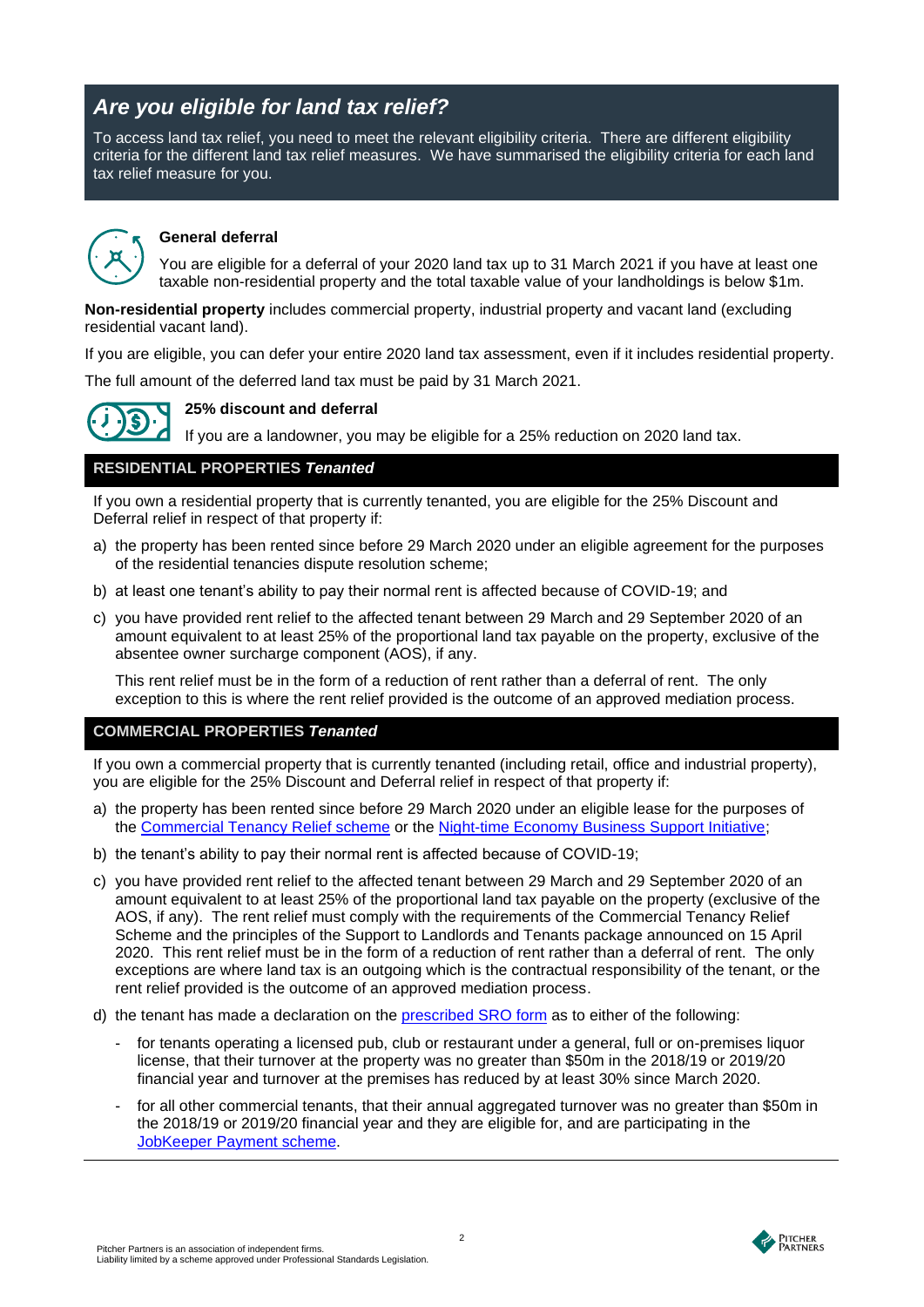## **Multiple tenancies**

If you own a commercial property that has **multiple tenancies**, you are eligible for a discount of **up to 25%** of the 2020 land tax on the whole property plus a deferral of the remaining land tax until 31 March 2021 if:

- e) you have provided rent relief to at least one tenant between 29 March and 29 September 2020; and
- f) the other requirements listed in points a) to d) above have been satisfied.

The amount of the land tax discount provided will be the lesser of the total amount of rent relief provided to eligible tenants at the property and 25% of the 2020 proportional land tax (exclusive of AOS, if any) payable on the property. Where land tax is an outgoing which is the contractual responsibility of the tenant, any land tax discount passed on to the tenant can count towards the total amount of rent relief.

## **COMMERCIAL PROPERTIES** *Owner-occupied*

If you are an owner-occupier of commercial property, you may be eligible for the 25% Discount and Deferral relief in respect of that property if:

- a) you own the property and conduct an active business at the property, which you also own either directly or through a company or trust you control;
- b) the business has been affected by COVID-19; and
- c) the following conditions are satisfied:
	- for a licensed pub, club or restaurant under a general, full or on-premises liquor license, the turnover at the premises was no greater than \$50m in the 2018/19 or 2019/20 financial year and turnover at the premises has reduced by at least 30% since March 2020.
	- for other businesses, the annual aggregated turnover was no greater than \$50m in the 2018/19 or 2019/20 financial year and the business is eligible for, and is participating in the JobKeeper Payment [scheme.](https://treasury.gov.au/coronavirus/jobkeeper)

## **RESIDENTIAL AND COMMERCIAL PROPERTIES** *Untenanted*

If you are own a vacant property, you are eligible for the 25% Discount and Deferral relief in respect of that property if:

a) you can demonstrate that the property was tenanted in March 2020 under:

- in the case of commercial property an eligible lease for the purposes of the Commercial Tenancy [Relief scheme](https://www.business.vic.gov.au/disputes-disasters-and-succession-planning/coronavirus-covid-19/commercial-tenancy-relief-scheme) or the [Night-time Economy Business Support Initiative](https://www.business.vic.gov.au/support-for-your-business/grants-and-assistance/night-time-economy-business-support-initiative) (or was the subject of an executed eligible lease agreement in March 2020 that was not fulfilled by the tenant);
- in the case of residential property an eligible agreement for the purposes of the residential tenancies dispute resolution scheme, or was the subject of an executed eligible agreement in March 2020 that was not fulfilled by the tenant; and

b) the property is subsequently vacant for a continuous period of 3 months because of COVID-19.



## **Further 25% discount and deferral**

If you **own a residential or commercial property that is currently tenanted**, you are eligible for the Further 25% Discount and Deferral relief (i.e. total 50% reduction on 2020 land tax) if:

- a) the property is eligible for the 25% Discount and Deferral relief; and
- b) you have provided rent relief to the affected tenant in the form of an outright waiver of at least 50% of the rent payable for at least 3 months at any time between 29 March 2020 and 31 December 2020 (with the total value of the waiver being equivalent to at least 50% of the proportional land tax on the property). The months do not have to be consecutive.

## **Multiple tenancies**

If you own a **commercial property** that has **multiple tenancies**, you are eligible for up to a **further 25% discount** of the 2020 land tax on the whole property plus a deferral of the remaining land tax until 31 March 2021 (i.e. up to a total 50% reduction on 2020 land tax) if you have provided rent relief in the form of an outright waiver of at least 50% of the rent payable for at least 3 months at any time between 29 March 2020 and 31 December 2020 to at least 50% of eligible tenants at the property.

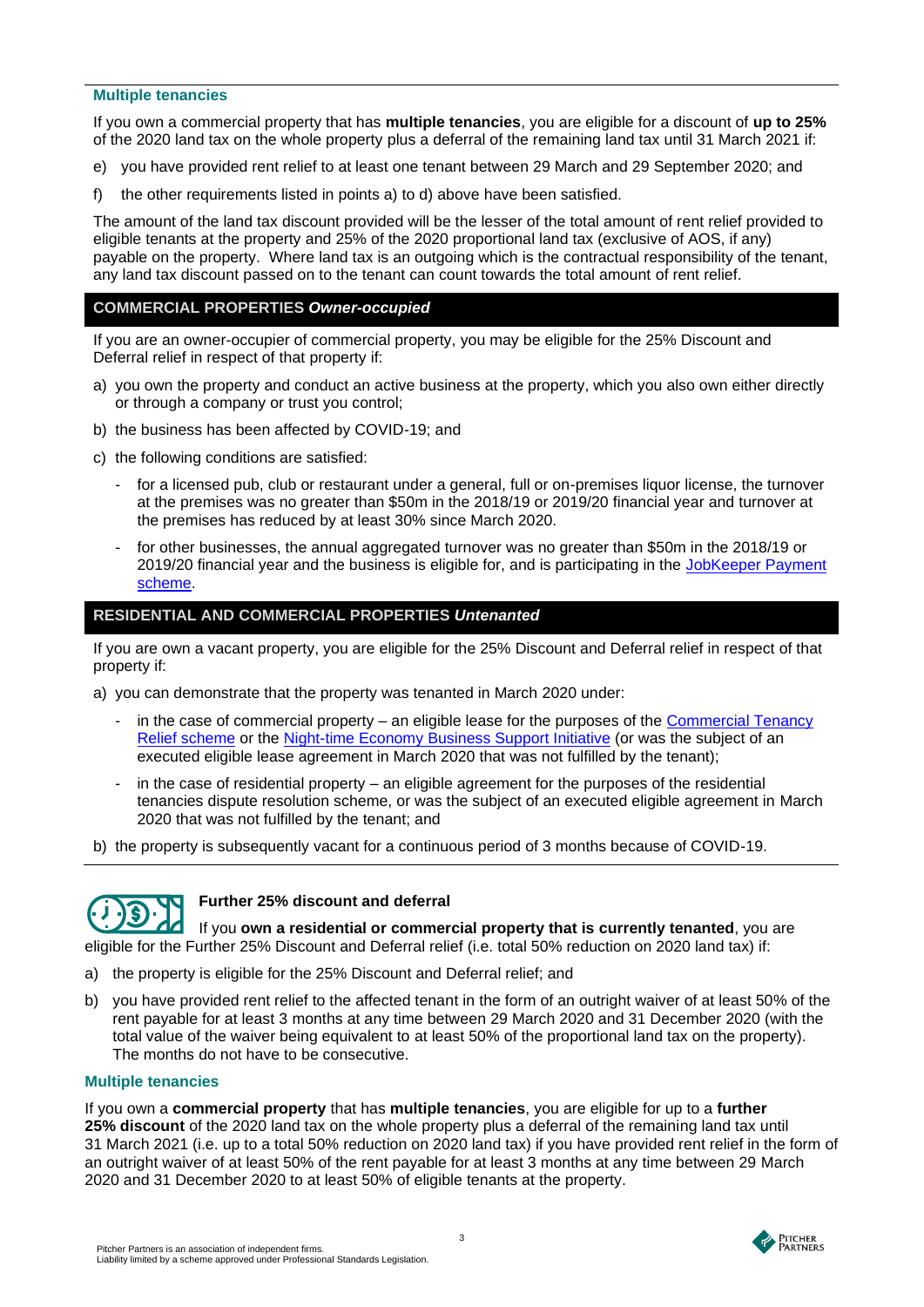The amount of land tax discount provided will be the lesser of the total amount of rent relief provided to eligible tenants at the property and 50% of the 2020 proportional land tax (exclusive of AOS, if any) payable on the property. Where land tax is an outgoing which is the contractual responsibility of the tenant, any land tax discount passed on to the tenant can count towards the total amount rent waived.



## **Other relief**

Other landowners who have not already paid their 2020 land tax and do not meet the above requirements may be able to obtain payment deferrals or interest-free instalment plans upon application to the SRO, if their ability to make land tax payments has been impacted by COVID-19.

In addition, the following relief of 2021 land tax is available for owners of residential land:

- a) Landlords of residential properties who provide rent relief in 2021 to tenants impacted by COVID-19 may be eligible for a 25% discount of 2021 land tax on a property and deferral of the balance payable until 30 November 2021.
- b) Owners of residential land in Melbourne's inner and middle suburbs that are vacant for more than six months in 2020 will have the 2021 Vacant Residential Land Tax on the property waived.



## *What information do you need to register and apply for land tax relief?*



**General deferral** and **Other relief**



## **RESIDENTIAL AND COMMERCIAL PROPERTIES** *All*

A copy of a recent land tax assessment.

A copy of the latest council rates notice for the property or record of an amount paid towards a previous land tax assessment.

Description of how the COVID-19 pandemic has impacted your ability to pay your 2020 land tax assessment and, if applicable, a description of how the bushfires have affected your property.

Any other evidence that can support your claim.

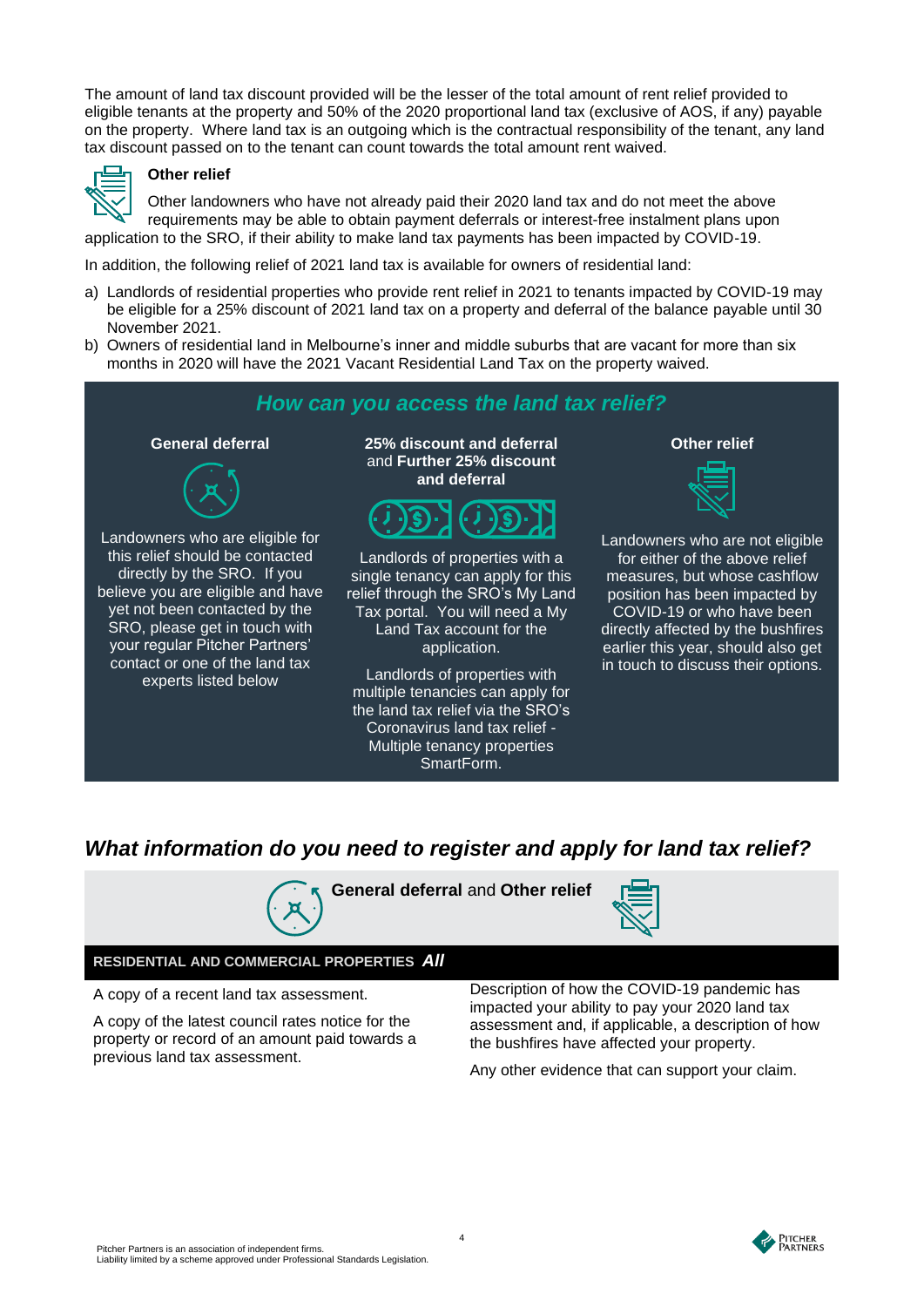

## **25% discount and deferral** and **Further 25% discount and deferral**



## **RESIDENTIAL AND COMMERCIAL PROPERTIES** *Tenanted*

A copy of a recent land tax assessment.

A copy of the latest council rates notice for the property or record of an amount paid towards a previous land tax assessment.

The amount of the rent reduction and applicable time period.

A copy of the lease agreement or written evidence of the arrangement existing between you and your tenant prior to the COVID-19 pandemic.

A brief description of the main business activity carried on by the affected tenant (if not evident from the lease document(s) provided).

Whether and how much land tax is passed on to tenant under the lease (if not evident from the lease document(s) provided).

Written evidence of the rent reduction or rent waiver that has occurred due to the impact of the COVID-19 pandemic and the following information (if not evident from the document(s) provided):

- rental amount immediately before the rent reduction;
- reduced rental amount; and
- the period for which the reduction has been given (including the start date).

If the reduced rental amount is the result of mediation — a copy of the mediation agreement.

For commercial properties, the affected tenant has to complete an online form declaring that the relevant requirements (such as the turnover threshold) are met and you have to declare that the rent relief provided to the tenant complies with the requirements of the Victorian Commercial Tenancy Relief Scheme.

Bank account details for any applicable refund of land tax.

Any other evidence that can support your claim.

## **COMMERCIAL PROPERTIES** *Owner-occupied*

A copy of your 2020 land tax assessment.

A copy of the latest council rates notice for the property or record of an amount paid towards a previous land tax assessment.

A copy of a monthly JobKeeper Declaration with the ATO or a copy of a liquor license if the business is operating a licensed pub, club or restaurant under a general, full or on-premises liquor license.

Bank account details for any applicable refund of land tax.

Any other evidence that can support your claim.

## **RESIDENTIAL AND COMMERCIAL PROPERTIES** *Untenanted*

A copy of a recent land tax assessment.

A copy of the latest council rates notice for the property or record of an amount paid towards a previous land tax assessment.

The date when the property became available for rent.

Description of how the COVID-19 pandemic has impacted your ability to secure a tenant.

The advertised rental amount, date of advertisement and copy of the property advertisement (e.g., screenshot from online media).

Exclusive managing and leasing authority agreement with the real estate agent or property manager (if applicable).

Bank account details for any applicable refund of land tax.

Any other evidence that can support your claim.